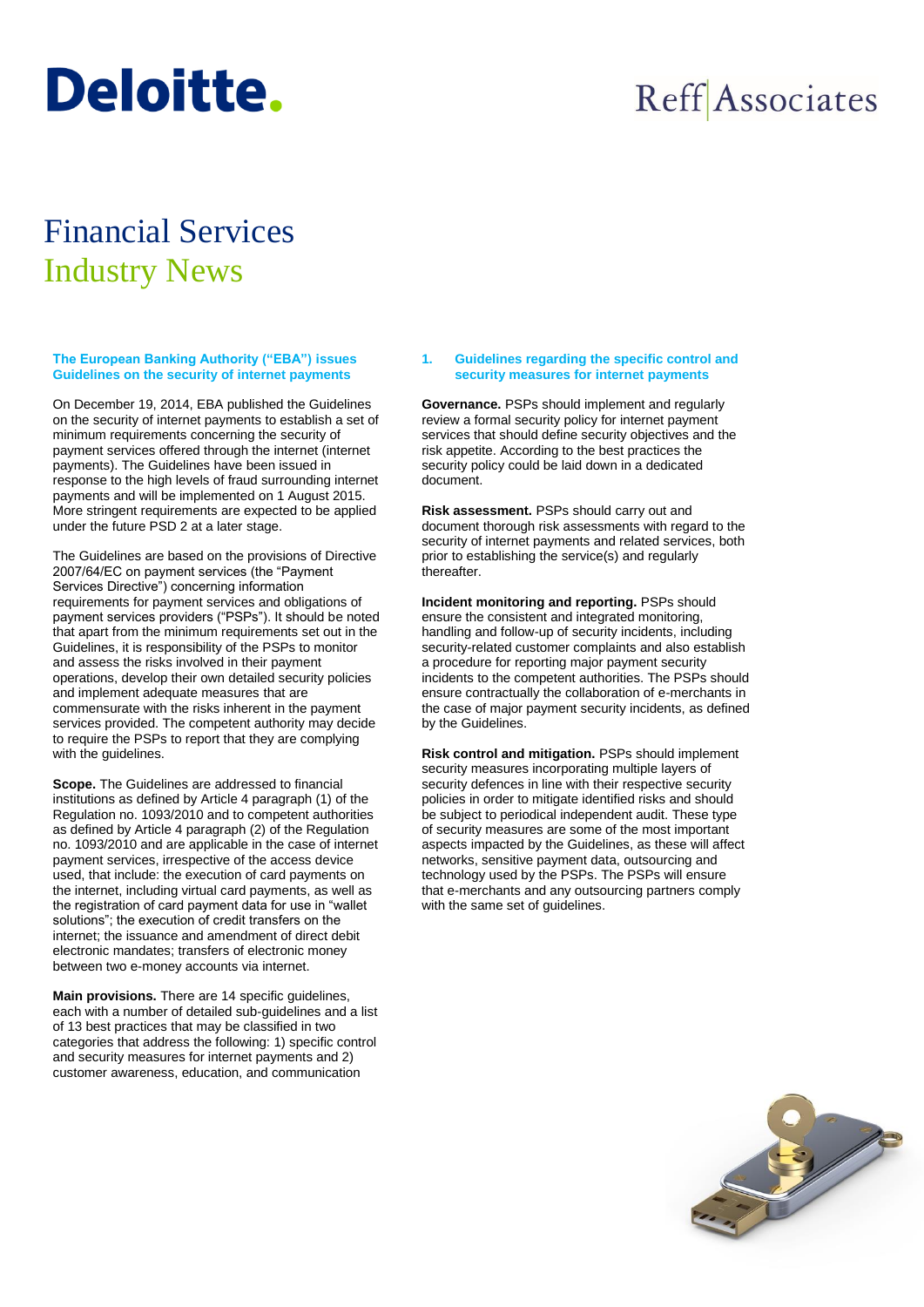**Traceability.** PSPs should have processes in place ensuring that all transactions (including the e-mandate process flow) are appropriately traced. The best practices provide that PSPs could contractually require e-merchants who store payment information to have adequate processes in place supporting traceability.

**Initial customer identification and information.** Customers should be properly identified in line with the European anti-money laundering legislation and confirm their willingness to make internet payments using the services before being granted access to such services. According to the best practices the customer could sign a dedicated service contract for conducting internet payment transactions (rather than the terms being included in a broader general service contract with the PSP).Customers should also be provided with clear and straightforward instructions explaining their responsibilities regarding the secure use of the service.

**Strong customer authentication.** PSPs will ensure that the initiation of internet payments, including access to sensitive payment data, should be protected by strong customer authentication, as defined by the Guidelines. Examples of strong customer authentication may include elements linking the authentication to a specific amount and payee. The best practices provide that, for customer convenience purposes, PSPs could consider using a single strong customer authentication tool for all internet payment services.

**Enrolment for and provision of software and authentication tools for the customer.** PSPs should ensure that customer enrolment for and the initial provision of the authentication tools required to use the internet payment service and/or the delivery of paymentrelated software to customers is carried out in a secure manner.

**Login attempts, session time out, authentication validation.** PSPs should set out rules limiting the number of log-in or authentication attempts, define rules for internet payment services session 'time out' and set time limits for the validity of authentication.

**Transaction monitoring.** Before the PSP's final authorisation transaction monitoring mechanisms designed to prevent, detect and block fraudulent payment transactions should be operated. Also, suspicious or high risk transactions should be subject to a specific screening and evaluation procedure. Such mechanisms should also be in place for the issuance of e-mandates.

**Protection of sensitive payment data.** The Guidelines clearly state that sensitive payment data should be protected when stored, processed or transmitted. In the event e-merchants handle sensitive payment data, such PSPs should contractually require the e-merchants to have the necessary measures in place to protect these data. For this purpose, according to the best practices, it is desirable that e-merchants handling sensitive payment data appropriately train their fraud management staff and update this training regularly to ensure that the content remains relevant to a dynamic security environment.

### **2. Guidelines regarding customer awareness, education, and communication**

**Customer education and communication**. PSPs should provide assistance and guidance to customers, where needed, with regard to the secure use of the internet payment services. At least one secure channel should be available to communicate directly to the customers. Also, according to the best practices, it is desirable that PSPs offering acquiring services arrange educational programmes for their e-merchants on fraud prevention

**Notifications and setting of limits**. Prior to providing a customer with internet payment services, PSPs should set limits applying to those services, (e.g. a maximum amount for each individual payment or a cumulative amount over a certain period of time) and should inform their customers accordingly. PSPs should allow customers to disable the internet payment functionality.

**Customer access to information on the status of the payment initiation and execution.** PSPs should confirm to their customers the payment initiation and provide customers in good time with the information necessary to check that a payment transaction has been correctly initiated and/or executed. Any detailed electronic statements should be made available in a safe and trusted environment. Alternative channels, such as SMS, e- mail or letter, are not considered a trusted environment and, therefore, sensitive payment data should not be included in such communications or, if included, they should be masked.

**Implementation.** The competent authority must notify the EBA as to whether they comply or intend to comply with these guidelines or otherwise with reasons for noncompliance, no later than May 05, 2015. In the absence of any notification by this deadline, EBA will consider the competent authority to be non-compliant.